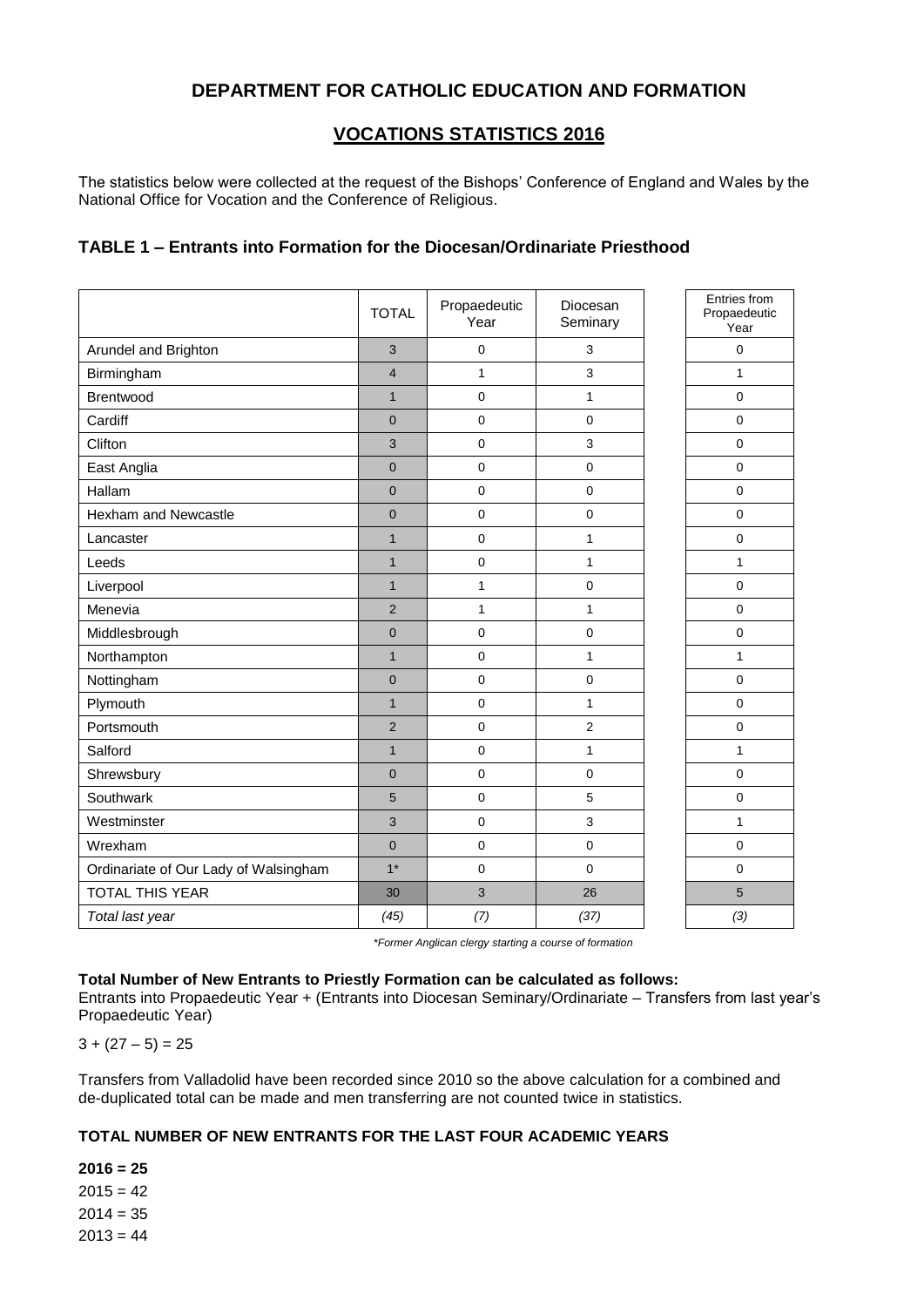

#### **Entrants into Formation for the Diocesan/Ordinariate Priesthood in England & Wales 1984-2016**

## **TABLE 2 – Formation Data for Religious Congregations and Societies of Apostolic Life\***

|                           | Members of Religious Congregations<br>and Societies of Apostolic Life |        | Enclosed<br><b>Nuns</b> | Associations of the Faithful<br>Intending to become Religious | Sisters of the<br><b>Blessed Virgin Mary</b> | <b>TOTAL</b> |
|---------------------------|-----------------------------------------------------------------------|--------|-------------------------|---------------------------------------------------------------|----------------------------------------------|--------------|
|                           | Men                                                                   | Women  |                         | Congregations (Women)                                         | (Ordinariate)                                |              |
| <b>Entering Formation</b> | 29(25)                                                                | 21(19) | 9(10)                   | 1 $(0)$                                                       | 0(0)                                         | 60(54)       |
| <b>First Profession</b>   | 12(7)                                                                 | 8(3)   | 5(1)                    | N/A                                                           | N/A                                          | 25(11)       |
| <b>Final Profession</b>   | 8(8)                                                                  | 4(3)   | 5(6)                    | N/A                                                           | N/A                                          | 17(17)       |

Total number of men that entered religious life: 29 (25)

Total number of women that entered religious life: 31 (29)

Total number of entrants to religious life: **60** (54)

*Numbers in brackets are figures from 2015*

#### **\*See appendix for historical data**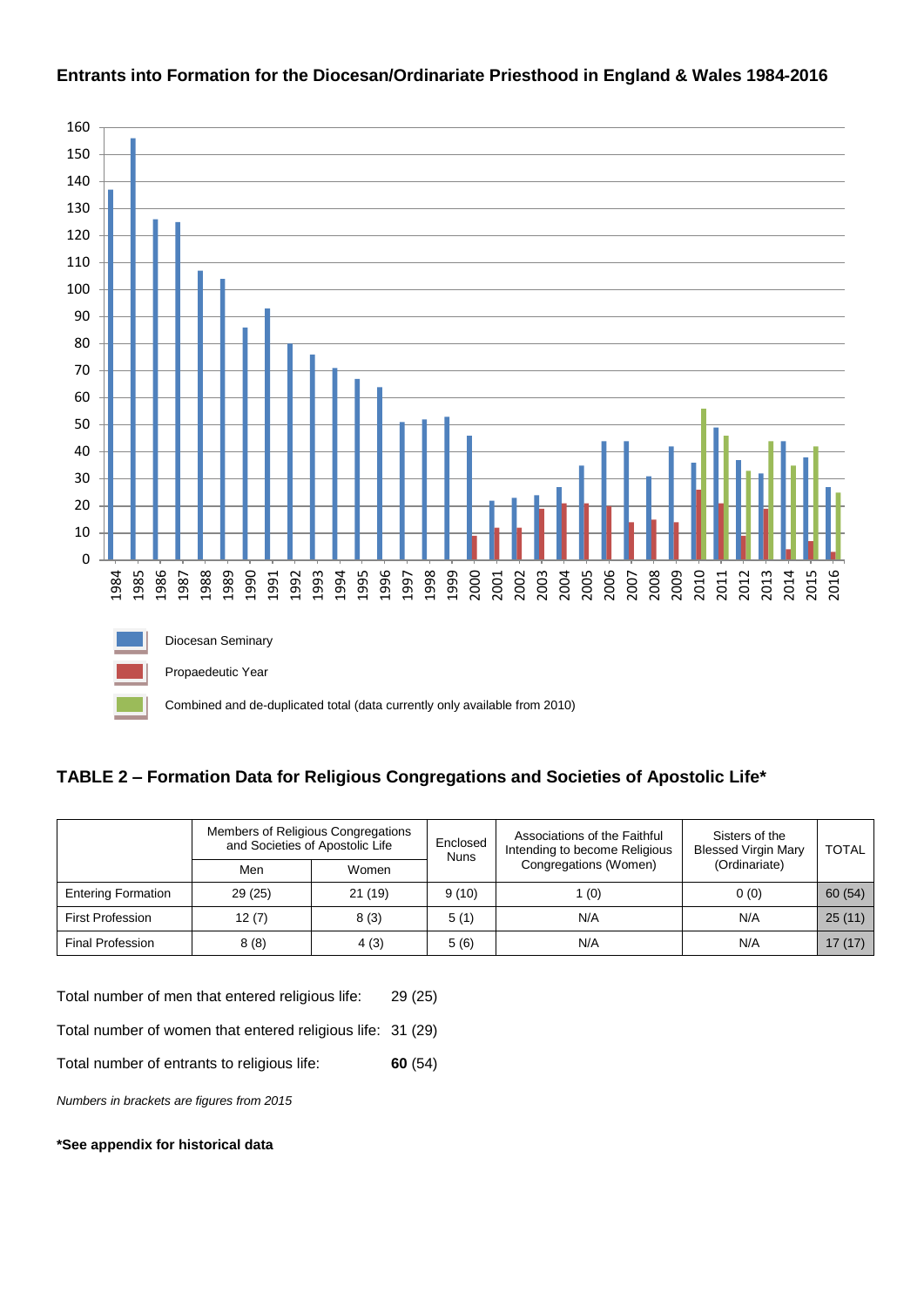## **TABLE 3 – Analysis by Age at Entry to the Diocesan Priesthood**

| Age Range    | Propaedeutic Year | Diocesan Seminary |
|--------------|-------------------|-------------------|
| $17 - 18$    | O                 | U                 |
| 19-22        | 1                 | 5                 |
| 23-25        | 1                 | 4                 |
| 26-30        | 1                 | 3                 |
| $31 - 35$    | $\Omega$          | 1                 |
| 36-40        | 0                 | 4                 |
| 41-50        | 0                 | 6                 |
| $51+$        | ∩                 | 3                 |
| <b>TOTAL</b> | 3                 | 26                |

- Average age for entry to propaedeutic year: 24
- Average age for entry to diocesan seminary: 36
- Average age for entry into formation for the diocesan priesthood (diocesan seminary and propaedeutic year combined): 35

## **TABLE 4 – Analysis by Age at Entry to the Religious Life**

| Age<br>Range | Members of Religious Congregations<br>and Societies of Apostolic Life |       | Enclosed<br><b>Nuns</b> | Associations of the Faithful<br>Intending to become Religious |  |
|--------------|-----------------------------------------------------------------------|-------|-------------------------|---------------------------------------------------------------|--|
|              | Men                                                                   | Women |                         | Congregations (Women)                                         |  |
| 17-29        | 14                                                                    |       |                         |                                                               |  |
| $30 - 49$    | 11                                                                    | 12    |                         |                                                               |  |
| 50-69        | 4                                                                     |       |                         |                                                               |  |
| TOTAL        | 29                                                                    | 21    |                         |                                                               |  |

## **TABLE 5 – Number of those in Priestly Formation for the Diocesan/Ordinariate Priesthood**

|                                                                                  | <b>Current</b> | (2015) |
|----------------------------------------------------------------------------------|----------------|--------|
| Number of students in propaedeutic year                                          | 3              | (7)    |
| Number of students in seminary formation (including those on pastoral placement) | 166            | (171)  |
| Students not in seminary but still in a programme of formation                   | 10             | (5)    |
| Total number of those in formation for diocesan/ordinariate priesthood           | 179            | (183)  |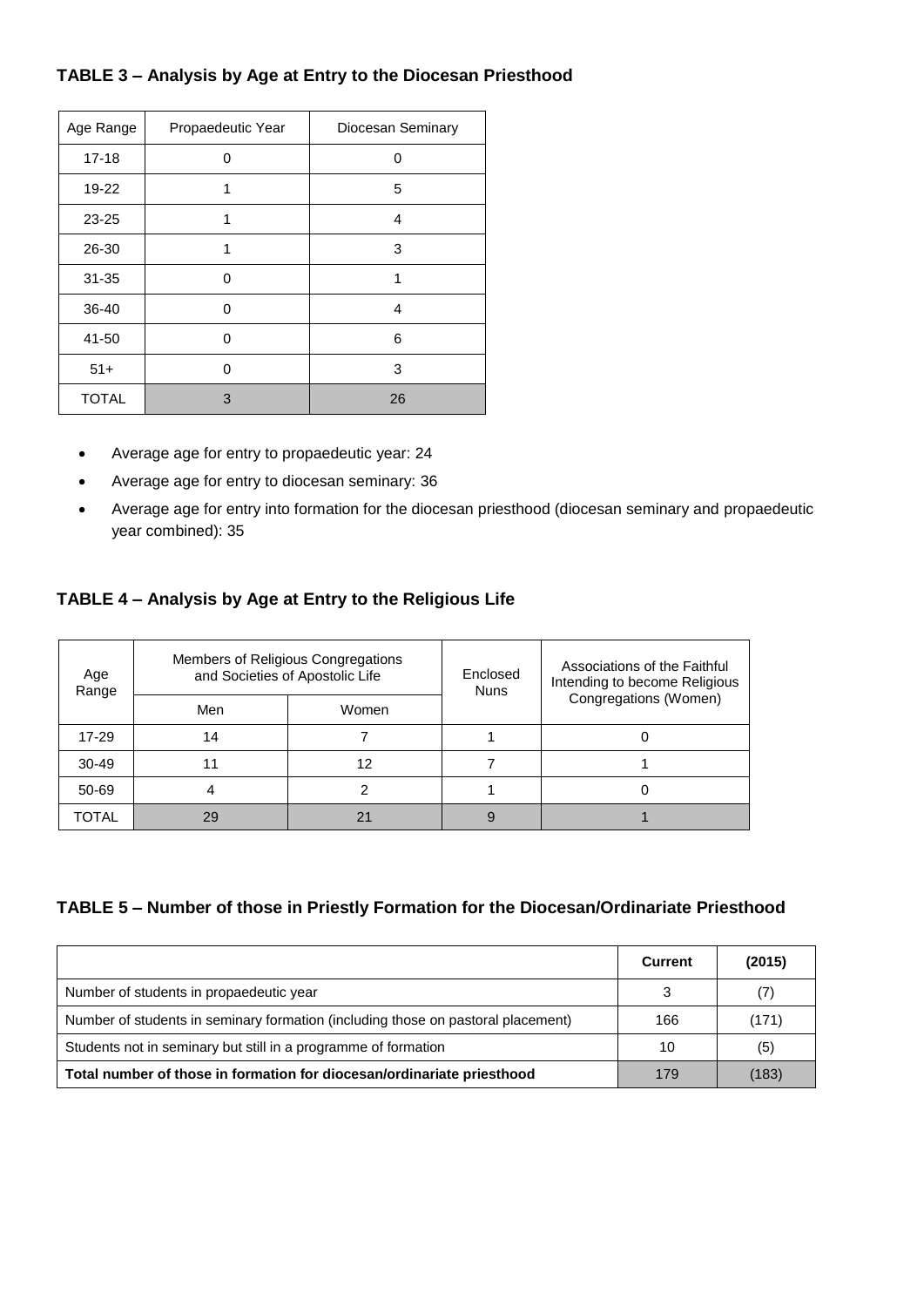Total ordinations to diocesan priesthood: **19** (28 in 2015)

# **TABLE 6 – Ordinations and Projected Future Ordinations to the Diocesan/Ordinariate Priesthood**

|                                       | Projected      |                |                |                |  |  |
|---------------------------------------|----------------|----------------|----------------|----------------|--|--|
|                                       | 2016           | 2017           | 2018           | 2019           |  |  |
| Arundel & Brighton                    | $\mathbf 0$    | $\mathbf{1}$   | 1              | 1              |  |  |
| Birmingham                            | 3              | $\mathbf 0$    | $\overline{2}$ | 3              |  |  |
| Brentwood                             | $\mathbf 0$    | $\mathbf 0$    | $\overline{2}$ | $\mathbf 0$    |  |  |
| Cardiff                               | $\mathbf 0$    | $\overline{2}$ | 2              | 1              |  |  |
| Clifton                               | 1              | $\mathbf{1}$   | $\mathbf 0$    | $\mathbf 0$    |  |  |
| East Anglia                           | $\mathbf 0$    | $\mathbf{1}$   | $\mathbf 0$    | 5              |  |  |
| Hallam                                | $\mathbf 0$    | $\mathbf{1}$   | 1              | $\Omega$       |  |  |
| Hexham & Newcastle                    | $\mathbf 0$    | $\mathbf{1}$   | $\mathbf 0$    | $\mathbf 0$    |  |  |
| Lancaster                             | $\mathbf 0$    | $\mathbf{1}$   | $\mathbf 0$    | 1              |  |  |
| Leeds                                 | $\overline{2}$ | $\overline{2}$ | $\mathbf 0$    | $\mathbf{1}$   |  |  |
| Liverpool                             | $\mathbf{1}$   | $\mathbf{1}$   | 3              | $\mathbf{1}$   |  |  |
| Menevia                               | $\mathbf 0$    | $\mathbf 0$    | 1              | $\Omega$       |  |  |
| Middlesbrough                         | $\mathbf 0$    | $\mathbf 0$    | $\overline{2}$ | $\Omega$       |  |  |
| Northampton                           | 1              | $\mathbf{1}$   | 1              | $\overline{2}$ |  |  |
| Nottingham                            | $\mathbf 0$    | $\mathbf 0$    | 3              | $\mathbf 0$    |  |  |
| Plymouth                              | $\mathbf 0$    | $\mathbf 0$    | $\mathbf 0$    | $\mathbf{1}$   |  |  |
| Portsmouth                            | 0              | $\overline{2}$ | $\overline{2}$ | 1              |  |  |
| Salford                               | $\overline{2}$ | $\overline{2}$ | 1              | 3              |  |  |
| Shrewsbury                            | $\mathbf 0$    | $\mathbf 0$    | 1              | 2              |  |  |
| Southwark                             | $\overline{2}$ | $\overline{2}$ | $\overline{2}$ | 1              |  |  |
| Westminster                           | 6              | 8              | 3              | 3              |  |  |
| Wrexham                               | $\mathbf 0$    | $\mathbf 0$    | $\mathbf 0$    | $\Omega$       |  |  |
| Ordinariate of Our Lady of Walsingham | 1              | 1              | 11             | $\overline{2}$ |  |  |
| <b>TOTAL</b>                          | 19             | 27             | 38             | 28             |  |  |

**Ordinations and Projected Future Ordinations to the Diocesan/Ordinariate Priesthood in England & Wales 1984-2019**